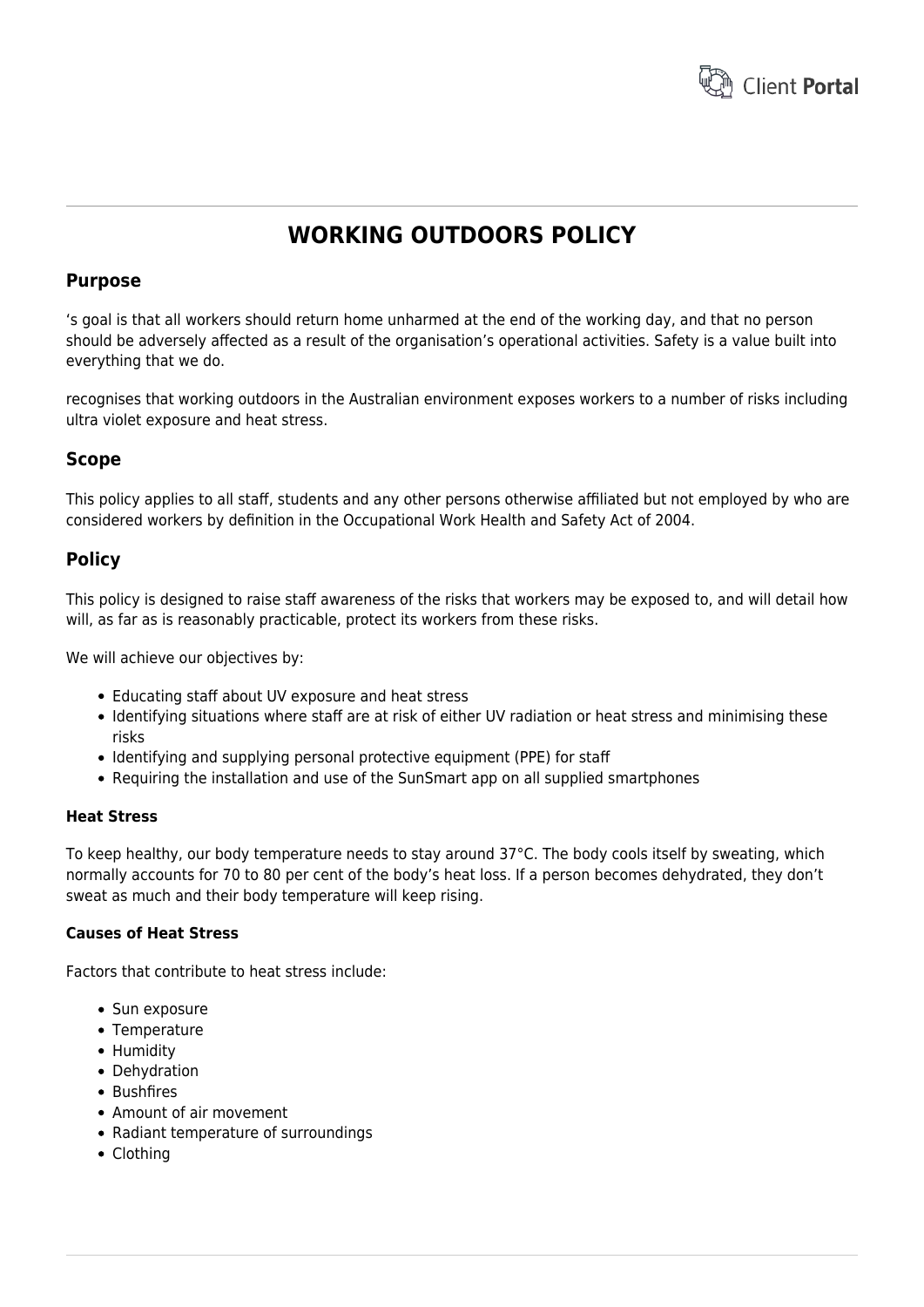

• Physical activity (metabolic heat load)

# **Symptoms of heat-related illness**

It is important to know the signs and symptoms of heat exposure. Symptoms vary according to the type of heat related illness. Symptoms include:

- **Deterioration in existing medical conditions** this is the most common health problem of heat stress
- **Heat rash** sometimes called 'prickly heat', this is a skin irritation caused by excessive sweating. It can occur at any age, but is most common in young children. It looks like a red cluster of pimples or small blisters. It is most likely to occur on the neck and upper chest, in the groin, under the breasts and in the elbow creases
- **Heat cramps** these include muscle pains or spasms, usually in the abdomen, arms or legs. They may occur after strenuous activity in a hot environment, when the body gets depleted of salt and water. They may also be a symptom of heat exhaustion
- **Dizziness and fainting** heat-related dizziness and fainting results from reduced blood flow to the brain. Heat causes an increase in blood flow to the skin and pooling of blood in the legs, which can lead to a sudden drop in blood pressure. There can be a feeling of light-headedness before fainting occurs
- **Heat exhaustion** this is a serious condition that can develop into heatstroke. It occurs when excessive sweating in a hot environment reduces the blood volume. Warning signs may include paleness and sweating, rapid heart rate, muscle cramps (usually in the abdomen, arms or legs), headache, nausea and vomiting, dizziness or fainting
- **Heatstroke this is a medical emergency and requires urgent attention.** Heatstroke occurs when the core body temperature rises above 40.5 °C and the body's internal systems start to shut down. Many organs in the body suffer damage and the body temperature must be reduced quickly. Most people will have profound central nervous system changes such as delirium, coma and seizures. The person may stagger, appear confused, have a fit or collapse and become unconscious. As well as effects on the nervous system, there can be liver, kidney, muscle and heart damage.The symptoms of heatstroke may be the same as for heat exhaustion, but the skin may be dry with no sweating

If you or a co-worker are presenting with any of these symptoms, you should seek medical attention.

## **Minimising the Risks from Heat Stress**

recognises that its field workers occasionally work in hot conditions in an open paddock for extended periods of time. For this reason, in these conditions, once the temperature reaches 36 degrees Celsius, each worker will take a paid ten minute break each hour, until the temperature reaches 40 degrees at which point work must stop. Work must not resume until the temperature drops to below 40 degrees again. The measurement of temperature should be taken from Bureau of Meteorology site, using the closest reported town as a guide.

Any worker that is recognised as suffering from heat stress at any temperature should cease work immediately and seek medical attention.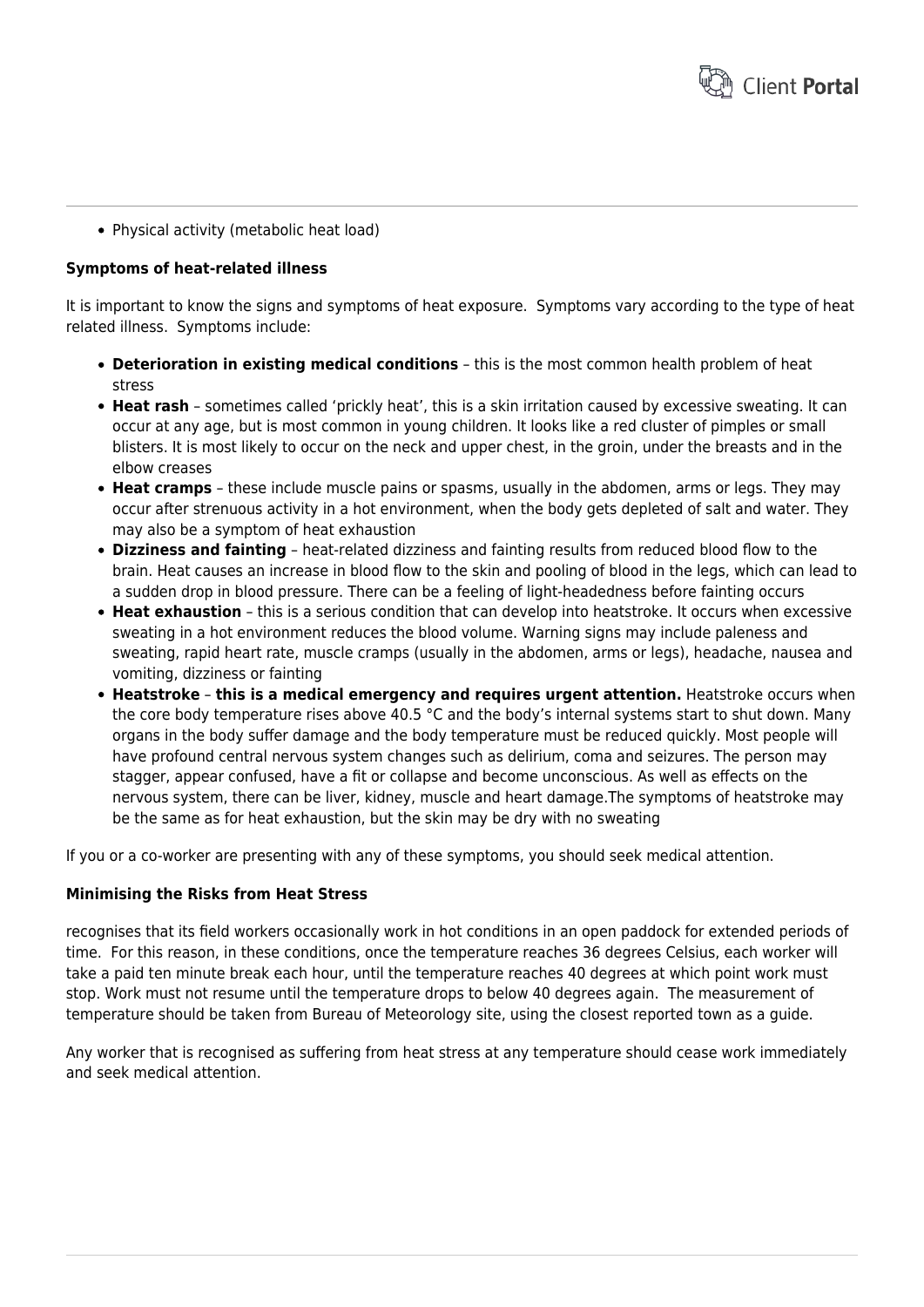

## **UV Exposure**

Ultraviolet (UV) radiation is a type of radiation that is produced by the sun and some artificial sources, such as solariums. The sun's UV radiation is the major cause of sunburn, premature ageing, eye damage and skin damage leading to skin cancer. However, it is also the best natural source of vitamin D.

Australia has the highest rate of skin cancer in the world. Despite being an almost entirely preventable disease it continues to affect at least one in every two Australians during their lifetime. Of all new cancers diagnosed in Australia each year, 80% are skin cancers.

Employees who work outdoors for all or part of the day have a higher than average risk of skin cancer. This is because ultraviolet radiation in sunlight or 'solar UVR' is a known carcinogen. All skin types can be damaged by exposure to solar UVR. Damage is permanent, irreversible and increases with every exposure.

#### **UV Exposure & Vitamin D**

recognises that whilst UV radiation is harmful to its workers, an adequate amount of vitamin D is also essential for good health.

The best source of vitamin D is UVB radiation from the sun. UV radiation levels vary depending on location, time of year, time of day, cloud coverage and the environment.

As advised by the Australian Cancer Council, when the UV Index is 3 or above (such as during summer), most people maintain adequate vitamin D levels just by spending a few minutes outdoors on most days of the week.

In late autumn and winter in some southern parts of Australia, when the UV Index falls below 3, spending time outdoors in the middle of the day with some skin uncovered, helps to maintain adequate levels of vitamin D.

# **Skin Cancer**

Skin cancer occurs when skin cells are damaged, for example, by overexposure to ultraviolet (UV) radiation from the sun.

There are three main types of skin cancer:

- Basal cell carcinoma
- Squamous cell carcinoma
- Melanoma the most dangerous form of skin cancer

Both basal cell carcinoma and squamous cell carcinoma are known as [non-melanoma](http://www.cancer.org.au/about-cancer/types-of-cancer/skin-cancer/non-melanoma.html) skin cancer.

Become familiar with the look of your skin, so you pick up any changes that might suggest a skin cancer. Look for:

- Any crusty, non-healing sores
- Small lumps that are red, pale or pearly in colour
- New spots, freckles or any moles changing in colour, thickness or shape over a period of weeks to months (especially those dark brown to black, red or blue-black in colour)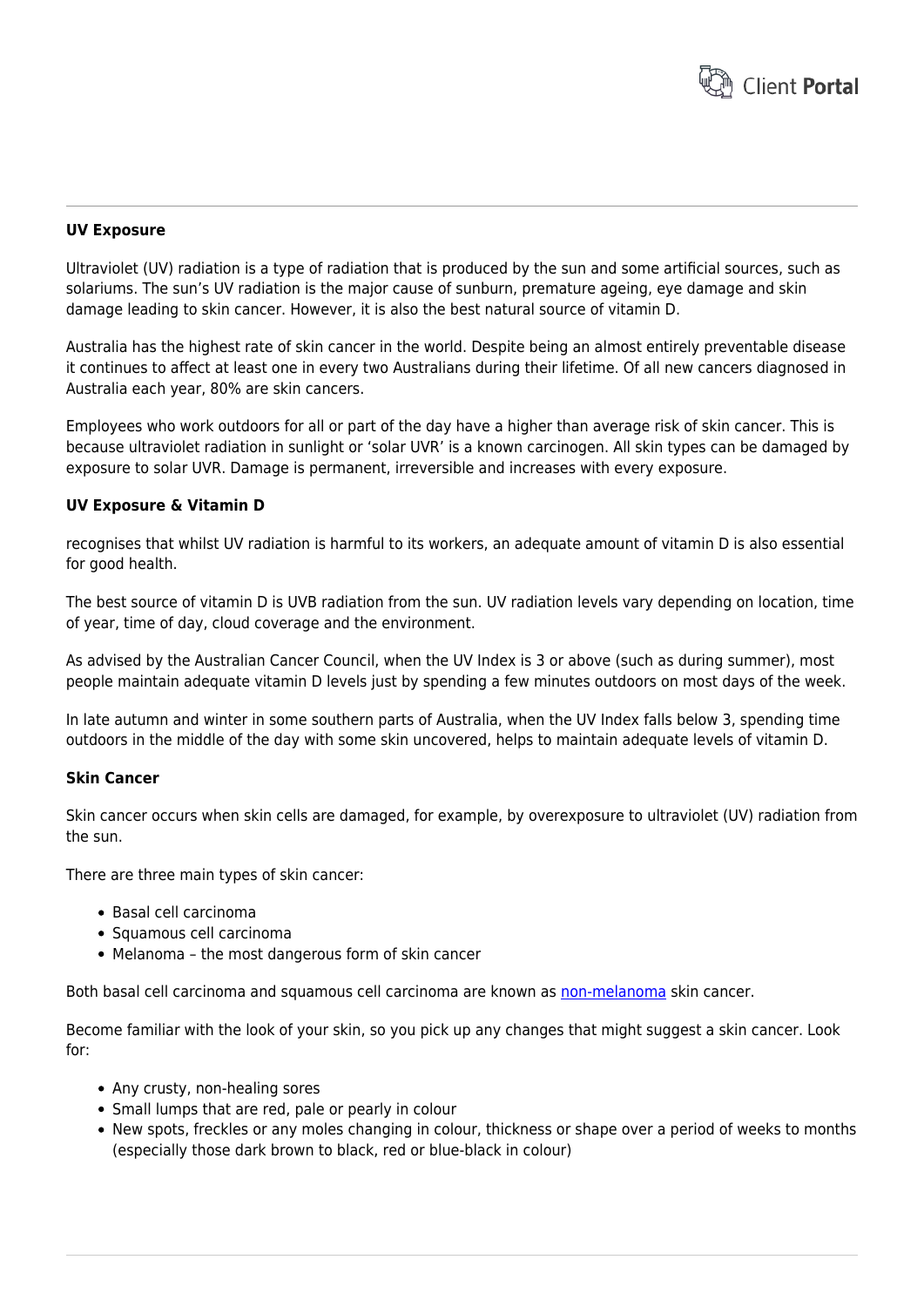

### **Causes of Excessive UV Exposure**

- Sun exposure
- Welding flash
- Glare from reflective surfaces (such as vehicles or snow)
- Tanning beds (banned in all states and territories in Australia)

#### **Symptoms of Excessive UV Exposure**

- **First Degree Sunburn** –mild sunburn that reddens and inflames the skin
- **Second-degree sunburn** more serious reddening of the skin and water blisters
- **Third-degree sunburn** requires medical attention; blistering, headaches, nausea, vomiting, dizziness or severe pain.
- **A feeling that there is a foreign body in the eye** this could be caused by retinal damage

If you or a co-worker are presenting with these symptoms, you should seek medical attention.

#### **Applying sunscreen**

Apply sunscreen liberally – at least a teaspoon for each limb, front and back of the body and half a teaspoon for the face, neck and ears. Sunscreen must be rated at least SPF30 or above.

#### **SunSmart App**

A free SunSmart app tells you when sun protection is recommended for your location using forecast information drawn from the Bureau of Meteorology (BOM) website and live UV data from the Australian Radiation Protection and Nuclear Safety Agency (ARPANSA).

#### **Minimising the Risks from UV Radiation**

will provide all outdoor workers with the following Personal Protection Equipment for their use:

- Long sleeved vented tops
- White wide brimmed hats
- UV filter sunglasses
- Sunscreen

All staff must have the SunSmart app installed on their smart phone, and set up to send daily reminders about the risky UV exposure times for that day.

When working outdoors, staff must wear long sleeved tops and wide brimmed hats between the start of October each year and the end of March. Sunglasses and sunscreen (a minimum of SPF 30+)must be worn between the hours advised by the SunSmart app each day.

All Workers are strongly encouraged to monitor their skin regularly for the early signs of any skin cancer.